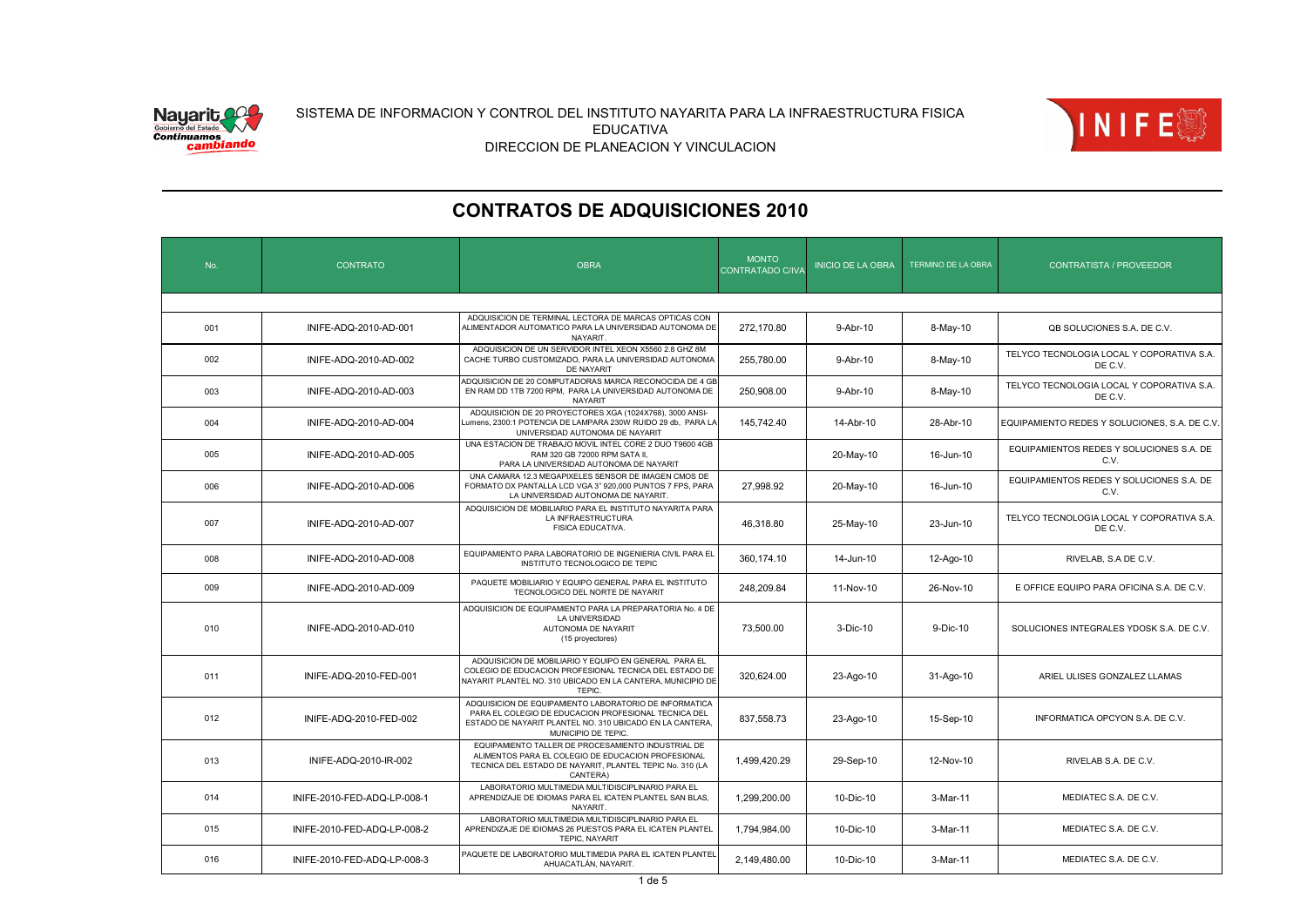



| No. | <b>CONTRATO</b>               | <b>OBRA</b>                                                                                                                                              | <b>MONTO</b><br>CONTRATADO C/IVA | <b>INICIO DE LA OBRA</b> | TERMINO DE LA OBRA | <b>CONTRATISTA / PROVEEDOR</b>                |
|-----|-------------------------------|----------------------------------------------------------------------------------------------------------------------------------------------------------|----------------------------------|--------------------------|--------------------|-----------------------------------------------|
|     |                               |                                                                                                                                                          |                                  |                          |                    |                                               |
| 017 | INIFE-FIEF-ADQ-2010-LP-009-2  | MOBILIARIO Y EQUIPO PARA EL CECYTE NO. 10 UBICADO EN<br>TUXPAN, NAYARIT                                                                                  | 239.620.04                       | 10-Dic-10                | 31-Mar-11          | Muebles ESCO S.A. de C.V.                     |
| 018 | INIFE-FIEF-ADQ-2010-LP-009-3  | MOBILIARIO Y EQUIPO PARA EL CECYTE NO. 11 UBICADO EN YAGO,<br>MUNICIPIO DE SANTIAGO IXCUINTLA                                                            | 239,620.04                       | 17-Feb-11                | 1-Mar-11           | Muebles ESCO S.A. de C.V.                     |
| 019 | INIFE-FIEF-ADQ-2010-LP-010-1  | EQUIPO PARA EL TALLER DE MANTENIMIENTO AUTOMOTRIZ PARA<br>EL ICATEN PLANTEL TEPIC                                                                        | 735,207.12                       | 7-Dic-10                 | 17-Feb-11          | MEDIATEC S.A. DE C.V.                         |
| 020 | INIFE-FIEF-ADQ-2010-LP-010-2  | TALLER DE MANTENIMIENTO AUTOMOTRIZ PARA EL ICATEN<br>PLANTEL TEPIC                                                                                       | 228,044.40                       | 7-Dic-10                 | 17-Feb-11          | EQUIPOS DIDACTICOS PARA ESCUELAS S.A. DE C.V. |
| 021 | INIFE-FIEF-ADQ-2010-LP-010-3  | EQUIPO PARA EL TALLER DE MANTENIMIENTO AUTOMOTRIZ DEL<br><b>ICATEN PLANTEL TEPIC</b>                                                                     | 141.702.12                       | 7-Dic-10                 | 17-Feb-11          | EQUIPOS DIDACTICOS PARA ESCUELAS S.A. DE C.V. |
| 022 | INIFE-FIEF-ADQ-2010-LP-011-1  | EQUIPO PARA EL LABORATORIO DE ANALISIS Y TECNOLOGIA DE<br>LOS ALIMENTOS DEL CECYTE NO. 1 UBICADO EN SAN JUAN DE<br>ABAJO, MUNICIPIO DE BAHIA DE BANDERAS | 526.133.08                       | 17-Dic-10                | 8-Mar-11           | EQUIPOS DIDACTICOS PARA ESCUELAS S.A. DE C.V. |
| 023 | INIFE-FIEF-ADQ-2010-LP-011-2  | ADQUISICION DE DOS MARMITAS MEZCLADORAS PARA EL CECYTE<br>NO. 1 UBICADO EN SAN JUAN DE ABAJO, MUNICIPIO DE BAHIA DE<br><b>BANDERAS</b>                   | 208,707.20                       | 17-Dic-10                | 8-Mar-11           | PROESA TECNOGAS S.A. DE C.V.                  |
| 024 | INIFE-FIEF-ADQ-2010-LP-011-3  | PAQUETE DE EQUIPO PARA EL LABORATORIO DE ANALISIS Y<br>TECNOLOGIA DE LOS ALIMENTOS DEL CECYTE NO. 2 DE TEPIC,<br><b>NAYARIT</b>                          | 560.282.15                       | 17-Dic-10                | 8-Mar-11           | RIVELAB S.A. DE C.V.                          |
| 025 | INIFE-FIEF-ADQ-2010-LP-011-4  | ADQUISICION DE UNA MARMITA MEZCLADORA PARA EL CECYTE NO.<br>2 DE TEPIC                                                                                   | 104,353.60                       | 17-Dic-10                | 8-Mar-11           | PROESA TECNOGAS S.A. DE C.V.                  |
| 026 | INIFE-FIEF-ADQ-2010-LP-011-5  | PAQUETE DE EQUIPAMIENTO DE LABORATORIO DE USOS<br>MULTIPLES DEL CECYTE NO. 10 DE TUXPAN, NAYARIT                                                         | 898.447.55                       | 17-Dic-10                | 8-Mar-11           | RIVELAB S.A. DE C.V.                          |
| 027 | INIFE-FIEF-ADQ-2010-LP-011-6  | PAQUETE DE EQUIPAMIENTO DE LABORATORIO DE USOS<br>MULTIPLES DEL CECYTE NO. 11 DE YAGO, MUNICIPIO DE SANTIAGO<br><b>IXCUINTLA</b>                         | 898,447.55                       | 17-Dic-10                | 8-Mar-11           | RIVELAB S.A. DE C.V.                          |
| 028 | INIFE-FIEF-ADQ-2010-LP-012-1  | EQUIPO PARA EL CECYTE NO. 3 DE RUIZ                                                                                                                      | 1,441,996.00                     | 17-Dic-10                | 28-Feb-11          | NITIDATA LEON S.A. DE C.V.                    |
| 029 | INIFE-FIEF-ADQ-2010-LP-012-10 | EQUIPO PARA EL EMSAD NO. 04 UBICADO EN JESUS MARIA,<br>MUNICIPIO DE EL NAYAR, NAYARIT                                                                    | 39,208.00                        | 17-Dic-10                | 22-Feb-11          | INFORMATICA OPCYON S.A. DE C.V.               |
| 030 | INIFE-FIEF-ADQ-2010-LP-012-11 | EQUIPO PARA EL EMSAD NO. 05 UBICADO EN PIMIENTILLO,<br>MUNICIPIO DE ROSAMORADA. NAYARIT                                                                  | 285.896.00                       | 17-Dic-10                | 22-Feb-11          | NITIDATA LEON S.A. DE C.V.                    |
| 031 | INIFE-FIEF-ADQ-2010-LP-012-12 | EQUIPO PARA EL EMSAD NO. 05 UBICADO EN PIMIENTILLO,<br>MUNICIPIO DE ROSAMORADA, NAYARIT                                                                  | 19,604.00                        | 17-Dic-10                | 22-Feb-11          | INFORMATICA OPCYON S.A. DE C.V.               |
| 032 | INIFE-FIEF-ADQ-2010-LP-012-13 | EQUIPO PARA EL EMSAD NO. 07 UBICADO EN TEPUZHUACAN,<br>MUNICIPIO DE AMATLAN DE CAÑAS,                                                                    | 255,896.00                       | 17-Dic-10                | 22-Feb-11          | NITIDATA LEON S.A. DE C.V.                    |
| 033 | INIFE-FIEF-ADQ-2010-LP-012-14 | EQUIPO PARA EL EMSAD NO. 07 UBICADO EN TEPUZHUACAN,<br>MUNICIPIO DE AMATLAN DE CAÑAS.                                                                    | 9,802.00                         | 17-Dic-10                | 22-Feb-11          | INFORMATICA OPCYON S.A. DE C.V.               |
| 034 | INIFE-FIEF-ADQ-2010-LP-012-15 | EQUIPO PARA EL EMSAD NO. 08 UBICADO EN JESUS MARIA CORTE,<br>MUNICIPIO DE TEPIC. NAYARIT                                                                 | 255,896.00                       | 17-Dic-10                | 22-Feb-11          | NITIDATA LEON S.A. DE C.V.                    |
| 035 | INIFE-FIEF-ADQ-2010-LP-012-16 | EQUIPO PARA EL EMSAD NO. 08 UBICADO EN JESUS MARIA CORTE.<br>MUNICIPIO DE TEPIC, NAYARIT                                                                 | 19,604.00                        | 17-Dic-10                | 22-Feb-11          | INFORMATICA OPCYON S.A. DE C.V.               |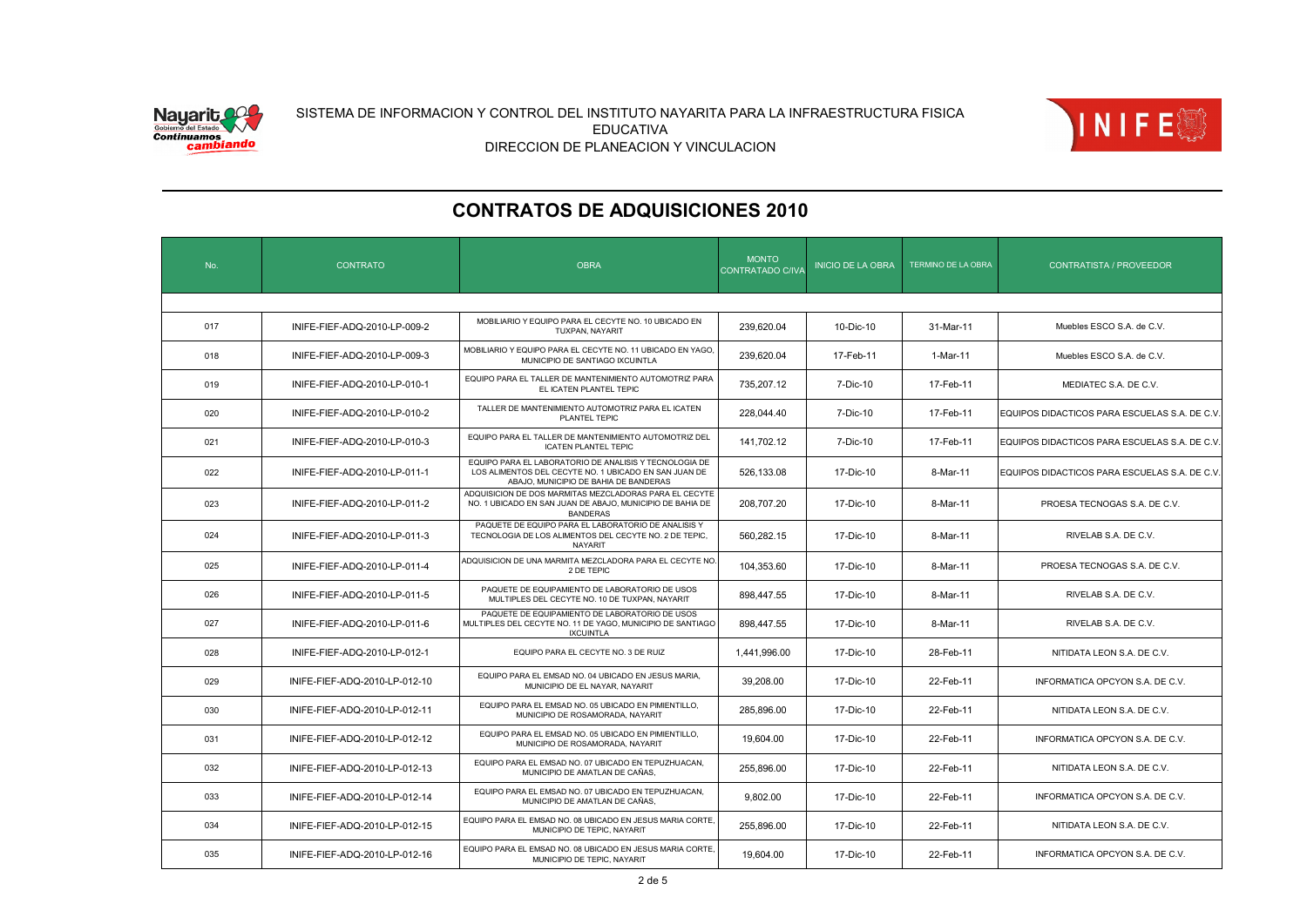



| No. | <b>CONTRATO</b>               | <b>OBRA</b>                                                                                             | <b>MONTO</b><br>CONTRATADO C/IVA | <b>INICIO DE LA OBRA</b> | TERMINO DE LA OBRA | <b>CONTRATISTA / PROVEEDOR</b>  |
|-----|-------------------------------|---------------------------------------------------------------------------------------------------------|----------------------------------|--------------------------|--------------------|---------------------------------|
|     |                               |                                                                                                         |                                  |                          |                    |                                 |
| 036 | INIFE-FIEF-ADQ-2010-LP-012-17 | EQUIPO PARA EL EMSAD NO. 10 UBICADO EN GUADALUPE OCOTAN.<br>MUNICIPIO DE LA YESCA, NAYARIT              | 267.554.00                       | 17-Dic-10                | 22-Feb-11          | NITIDATA LEON S.A. DE C.V.      |
| 037 | INIFE-FIEF-ADQ-2010-LP-012-18 | EQUIPO PARA EL EMSAD NO. 10 UBICADO EN GUADALUPE OCOTAN.<br>MUNICIPIO DE LA YESCA, NAYARIT              | 9,802.00                         | 17-Dic-10                | 22-Feb-11          | INFORMATICA OPCYON S.A. DE C.V. |
| 038 | INIFE-FIEF-ADQ-2010-LP-012-19 | EQUIPO PARA EL EMSAD NO. 11 UBICADO EN SAN PEDRO IXCATAN,<br>MUNICIPIO DE RUIZ, NAYARIT                 | 244,238.00                       | 17-Dic-10                | 22-Feb-11          | NITIDATA LEON S.A. DE C.V.      |
| 039 | INIFE-FIEF-ADQ-2010-LP-012-2  | EQUIPO PARA EL CECYTE NO. 3 UBICADO EN RUIZ, NAYARIT                                                    | 107,822.00                       | 17-Dic-10                | 22-Feb-11          | INFORMATICA OPCYON S.A. DE C.V. |
| 040 | INIFE-FIEF-ADQ-2010-LP-012-20 | EQUIPO PARA EL EMSAD NO. 11 UBICADO EN SAN PEDRO IXCATAN,<br>MUNICIPIO DE RUIZ, NAYARIT                 | 19,604.00                        | 17-Dic-10                | 22-Feb-11          | INFORMATICA OPCYON S.A. DE C.V. |
| 041 | INIFE-FIEF-ADQ-2010-LP-012-21 | EQUIPO PARA EL EMSAD NO. 13 UBICADO EN LOS AGUAJES,<br>MUNICIPIO DE JALA, NAYARIT                       | 267,554.00                       | 17-Dic-10                | 22-Feb-11          | NITIDATA LEON S.A. DE C.V.      |
| 042 | INIFE-FIEF-ADQ-2010-LP-012-22 | EQUIPO PARA EL EMSAD NO. 13 UBICADO EN LOS AGUAJES,<br>MUNICIPIO DE JALA, NAYARIT                       | 19.604.00                        | 17-Dic-10                | 22-Feb-11          | INFORMATICA OPCYON S.A. DE C.V. |
| 043 | INIFE-FIEF-ADQ-2010-LP-012-23 | EQUIPO PARA EL EMSAD NO. 14 UBICADO EN SAN ANDRES<br>MILPILLAS, MUNICIPIO DE HUAJICORI, NAYARIT         | 255,896.00                       | 17-Dic-10                | 22-Feb-11          | NITIDATA LEON S.A. DE C.V.      |
| 044 | INIFE-FIEF-ADQ-2010-LP-012-24 | EQUIPO PARA EL EMSAD NO. 14 UBICADO EN SAN ANDRES<br>MILPILLAS, MUNICIPIO DE HUAJICORI, NAYARIT         | 19,604.00                        | 17-Dic-10                | 22-Feb-11          | INFORMATICA OPCYON S.A. DE C.V. |
| 045 | INIFE-FIEF-ADQ-2010-LP-012-25 | EQUIPO PARA EL EMSAD NO. 15 UBICADO EN SENTISPAC. MUNICIPIO<br>DE SANTIAGO IXCUINTLA, NAYARIT           | 255,896.00                       | 17-Dic-10                | 22-Feb-11          | NITIDATA LEON S.A. DE C.V.      |
| 046 | INIFE-FIEF-ADQ-2010-LP-012-26 | EQUIPO PARA EL EMSAD NO. 15 UBICADO EN SENTISPAC, MUNICIPIO<br>DE SANTIAGO IXCUINTLA, NAYARIT           | 19,604.00                        | 17-Dic-10                | 22-Feb-11          | INFORMATICA OPCYON S.A. DE C.V. |
| 047 | INIFE-FIEF-ADQ-2010-LP-012-3  | EQUIPO PARA EL CECYTE NO. 10 UBICADO EN TUXPAN, NAYARIT                                                 | 104,713.20                       | 17-Dic-10                | 22-Feb-11          | NITIDATA LEON S.A. DE C.V.      |
| 048 | INIFE-FIEF-ADQ-2010-LP-012-4  | EQUIPO PARA EL CECYTE NO. 11 UBICADO EN YAGO, MUNICIPIO DE<br>SANTIAGO IXCUINTLA NAYARIT                | 104,713.20                       | 17-Dic-10                | 22-Feb-11          | NITIDATA LEON S.A. DE C.V.      |
| 049 | INIFE-FIEF-ADQ-2010-LP-012-5  | EQUIPO PARA EL EMSAD NO. 01 UBICADO EN SANTA CRUZ DE<br>MIRAMAR, MUNICIPIO DE SAN BLAS                  | 279,096.00                       | 17-Dic-10                | 22-Feb-11          | NITIDATA LEON S.A. DE C.V.      |
| 050 | INIFE-FIEF-ADQ-2010-LP-012-6  | EQUIPO PARA EL EMSAD NO. 01 UBICADO EN SANTA CRUZ DE<br>MIRAMAR, MUNICIPIO DE SAN BLAS                  | 9,802.00                         | 17-Dic-10                | 22-Feb-11          | INFORMATICA OPCYON S.A. DE C.V. |
| 051 | INIFE-FIEF-ADQ-2010-LP-012-7  | EQUIPO PARA EL EMSAD NO. 02 UBICADO EN ESTANCIA DE LOS<br>LOPEZ, MUNICIPIO DE AMATLAN DE CAÑAS, NAYARIT | 209,380.00                       | 17-Dic-10                | 22-Feb-11          | NITIDATA LEON S.A. DE C.V.      |
| 052 | INIFE-FIEF-ADQ-2010-LP-012-8  | EQUIPO PARA EL EMSAD NO. 02 UBICADO EN ESTANCIA DE LOS<br>LOPEZ, MUNICIPIO DE AMATLAN DE CAÑAS, NAYARIT | 58,812.00                        | 17-Dic-10                | 22-Feb-11          | INFORMATICA OPCYON S.A. DE C.V. |
| 053 | INIFE-FIEF-ADQ-2010-LP-012-9  | EQUIPO PARA EL EMSAD NO. 04 UBICADO EN JESUS MARIA.<br>MUNICIPIO DE EL NAYAR, NAYARIT                   | 242,370.40                       | 17-Dic-10                | 22-Feb-11          | NITIDATA LEON S.A. DE C.V.      |
| 054 | INIFE-FIEF-ADQ-2010-LP-013-01 | MOBILIARIO PARA EL CECYTE NO. 3 UBICADO EN RUIZ, NAYARIT                                                | 4.767.60                         | 17-Dic-10                | 15-Feb-11          | ARIEL ULISES GONZÁLEZ LLAMAS    |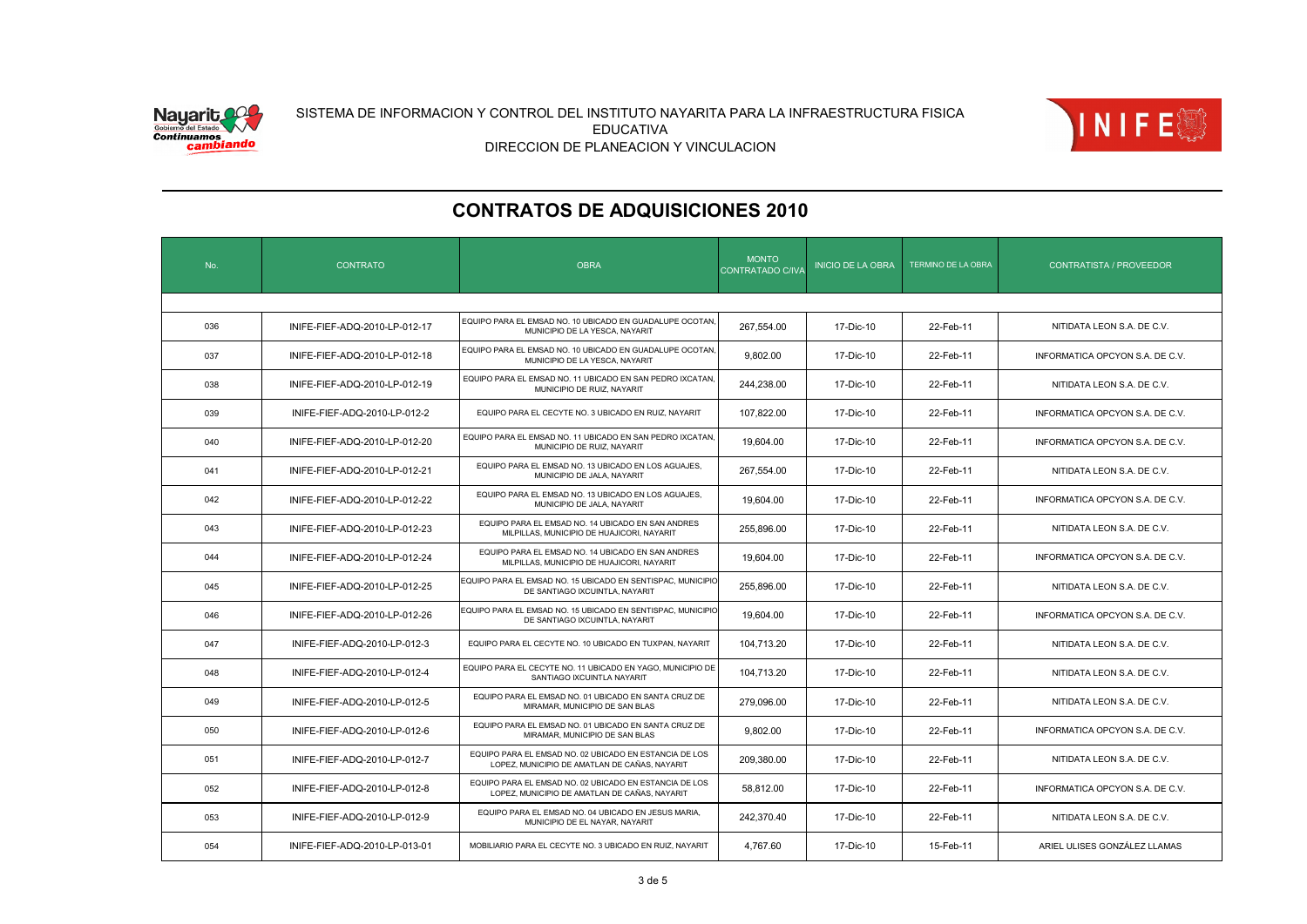



| No. | <b>CONTRATO</b>               | <b>OBRA</b>                                                                                                                                                  | <b>MONTO</b><br>CONTRATADO C/IVA | <b>INICIO DE LA OBRA</b> | <b>TERMINO DE LA OBRA</b> | <b>CONTRATISTA / PROVEEDOR</b>                       |
|-----|-------------------------------|--------------------------------------------------------------------------------------------------------------------------------------------------------------|----------------------------------|--------------------------|---------------------------|------------------------------------------------------|
|     |                               |                                                                                                                                                              |                                  |                          |                           |                                                      |
| 055 | INIFE-FIEF-ADQ-2010-LP-013-02 | MOBILIARIO PARA EL EMSAD NO. 01 UBICADO EN SANTA CRUZ DE<br>MIRAMAR, MUNICIPIO DE SAN BLAS,                                                                  | 3.178.40                         | 17-Dic-10                | 15-Feb-11                 | ARIEL ULISES GONZÁLEZ LLAMAS                         |
| 056 | INIFE-FIEF-ADQ-2010-LP-013-03 | MOBILIARIO PARA EL EMSAD NO. 02 UBICADO EN ESTANCIA DE LOS<br>LÓPEZ, MUNICIPIO DE AMATLAN DE CAÑAS, NAYARIT                                                  | 6,357.00                         | 17-Dic-10                | 15-Feb-11                 | ARIEL ULISES GONZÁLEZ LLAMAS                         |
| 057 | INIFE-FIEF-ADQ-2010-LP-013-04 | MOBILIARIO PARA EL EMSAD NO. 04 UBICADO EN JESÚS MARÍA,<br>MUNICIPIO DE EL NAYAR, NAYARIT                                                                    | 4.524.00                         | 17-Dic-10                | 15-Feb-11                 | ARIEL ULISES GONZÁLEZ LLAMAS                         |
| 058 | INIFE-FIEF-ADQ-2010-LP-013-05 | MOBILIARIO PARA EL EMSAD NO. 05 UBICADO EN PIMIENTILLO.<br>MUNICIPIO DE ROSAMORADA, NAYARIT                                                                  | 7,946.00                         | 17-Dic-10                | 15-Feb-11                 | ARIEL ULISES GONZÁLEZ LLAMAS                         |
| 059 | INIFE-FIEF-ADQ-2010-LP-013-06 | MOBILIARIO PARA EL EMSAD NO. 07 UBICADO EN TEPUZHUACAN,<br>MUNICIPIO DE AMATLAN DE CAÑAS.                                                                    | 13,508.20                        | 17-Dic-10                | 15-Feb-11                 | ARIEL ULISES GONZÁLEZ LLAMAS                         |
| 060 | INIFE-FIEF-ADQ-2010-LP-013-07 | MOBILIARIO PARA EL EMSAD NO. 08 UBICADO EN JESUS MARIA<br>CORTE, MUNICIPIO DE TEPIC, NAYARIT                                                                 | 3.973.00                         | 17-Dic-10                | 15-Feb-11                 | ARIEL ULISES GONZÁLEZ LLAMAS                         |
| 061 | INIFE-FIEF-ADQ-2010-LP-013-08 | MOBILIARIO PARA EL EMSAD NO. 10 UBICADO EN GUADALUPE<br>OCOTAN, MUNICIPIO DE LA YESCA,                                                                       | 8,740.60                         | 17-Dic-10                | 15-Feb-11                 | ARIEL ULISES GONZÁLEZ LLAMAS                         |
| 062 | INIFE-FIEF-ADQ-2010-LP-013-09 | MOBILIARIO PARA EL EMSAD NO. 11 UBICADO EN SAN PEDRO<br>IXCATAN, MUNICIPIO DE RUIZ, NAYARIT                                                                  | 15.677.40                        | 17-Dic-10                | 15-Feb-11                 | ARIEL ULISES GONZÁLEZ LLAMAS                         |
| 063 | INIFE-FIEF-ADQ-2010-LP-013-10 | MOBILIARIO PARA EL EMSAD NO. 13 UBICADO EN LOS AGUAJES,<br>MUNICIPIO DE JALA, NAYARIT                                                                        | 3.688.80                         | 17-Dic-10                | 15-Feb-11                 | ARIEL ULISES GONZÁLEZ LLAMAS                         |
| 064 | INIFE-FIEF-ADQ-2010-LP-013-11 | MOBILIARIO PARA EL EMSAD NO. 14 UBICADO EN SAN ANDRÉS<br>MILPILLAS, MUNICIPIO DE HUAJICORI, NAYARIT                                                          | 3.973.00                         | 17-Dic-10                | 15-Feb-11                 | ARIEL ULISES GONZÁLEZ LLAMAS                         |
| 065 | INIFE-FIEF-ADQ-2010-LP-013-12 | MOBILIARIO PARA EL EMSAD NO. 15 UBICADO EN SENTISPAC,<br>MUNICIPIO DE SANTIAGO IXCUINTLA, NAYARIT                                                            | 3,973.00                         | 17-Dic-10                | 15-Feb-11                 | ARIEL ULISES GONZÁLEZ LLAMAS                         |
| 066 | 47107001-004-10               | PAQUETE DE EQUIPO DE HERRAMIENTAS PARA LABORATORIO DE<br>INGENIERIA INDUSTRIAL DEL INSTITUTO TECNOLOGICO DE TEPIC                                            | 119.672.56                       | 23-Jun-10                | 14-Jul-10                 | TECNOLOGIA EN EQUIPO MEDICO S.A. DE C.V.             |
| 067 | INIFE-2010-FED-ADQ-LP-001     | ADQUISICIÓN DE MOBILIARIO Y EQUIPO PARA EL INSTITUTO<br>TECNOLÓGICO DE TEPIC DERIVADO DEL PROGRAMA A LA<br>AMPLIACIÓN DE LA OFERTA EDUCATIVA 2009            | 3,449,840.00                     | 25-Feb-10                | 10-Abr-10                 | FESTO PNEUMATIC S.A. DE C.V.                         |
| 068 | INIFE-2010-FED-ADQ-LP-002     | ADQUISICIÓN DE EQUIPAMIENTO PARA LA CONSOLIDACIÓN DEL<br>SISTEMA DE EVALUACIÓN PARA LA UNIVERSIDAD AUTÓNOMA DE<br>NAYARIT.                                   | 2,950,671.12                     | 25-Feb-10                | 27-Mar-10                 | TELYCO TECNOLOGIA LOCAL Y COPORATIVA S.A.<br>DE C.V. |
| 069 | INIFE-2010-FED-ADQ-LP-004     | PAQUETE DE COMPUTO PARA LABORATORIO DE DIBUJO ASISTIDO<br>POR COMPUTADORA Y MAESTRIA EN TECNOLOGIAS DE LA<br>INFORMACION DEL INSTITUTO TECNOLOGICO DE TEPIC. | 762,671.00                       | 21-Jun-10                | 16-Jul-10                 | ENLACES INFORMATICOS DE NAYARIT S.A. DE C.V.         |
| 070 | INIFE-ADQ-2010-LP-001         | EQUIPO DE COMPUTO PARA EL P.G.O. 2009 PARA LA SECRETARIA<br>DE EDUCACIÓN BÁSICA (SEGUNDA VUELTA)                                                             | 310,056.40                       | 5-Abr-10                 | 29-Abr-10                 | Informatica Opcyon S.A. de C.V.                      |
| 071 | INIFE-ADQ-2010-LP-002         | PAQUETE DE COMPUTO PARA EL P.G.O. 2009 PARA SERVICIOS DE<br>EDUCACIÓN PUBLICA DEL ESTADO DE NAYARIT (SEGUNDA VUELTA)                                         | 310.056.40                       | 5-Abr-10                 | 29-Abr-10                 | Informatica Opcyon S.A. de C.V.                      |
| 072 | INIFE-ADQ-2010-LP-003-1       | ADQUISICIÓN DE MOBILIARIO CORRESPONDIENTE A LA<br>CONSTRUCCIÓN DE AULAS- COCINA PARA ESCUELAS DE<br>EDUCACIÓN BÁSICA (SEPEN)                                 | 539,400.00                       | 13-Ago-10                | 18-Oct-11                 | E Office Equipo para oficina S.A. de C.V.            |
| 073 | INIFE-ADQ-2010-LP-003-2       | ADQUISICIÓN DE MOBILIARIO CORRESPONDIENTE A LA<br>CONSTRUCCIÓN DE AULAS- COCINA PARA ESCUELAS DE<br>EDUCACIÓN BÁSICA (SEPEN)                                 | 337,328.00                       | 13-Ago-10                | 20-Oct-11                 | Equipos de Oficina G.B.S.A. de C.V.                  |